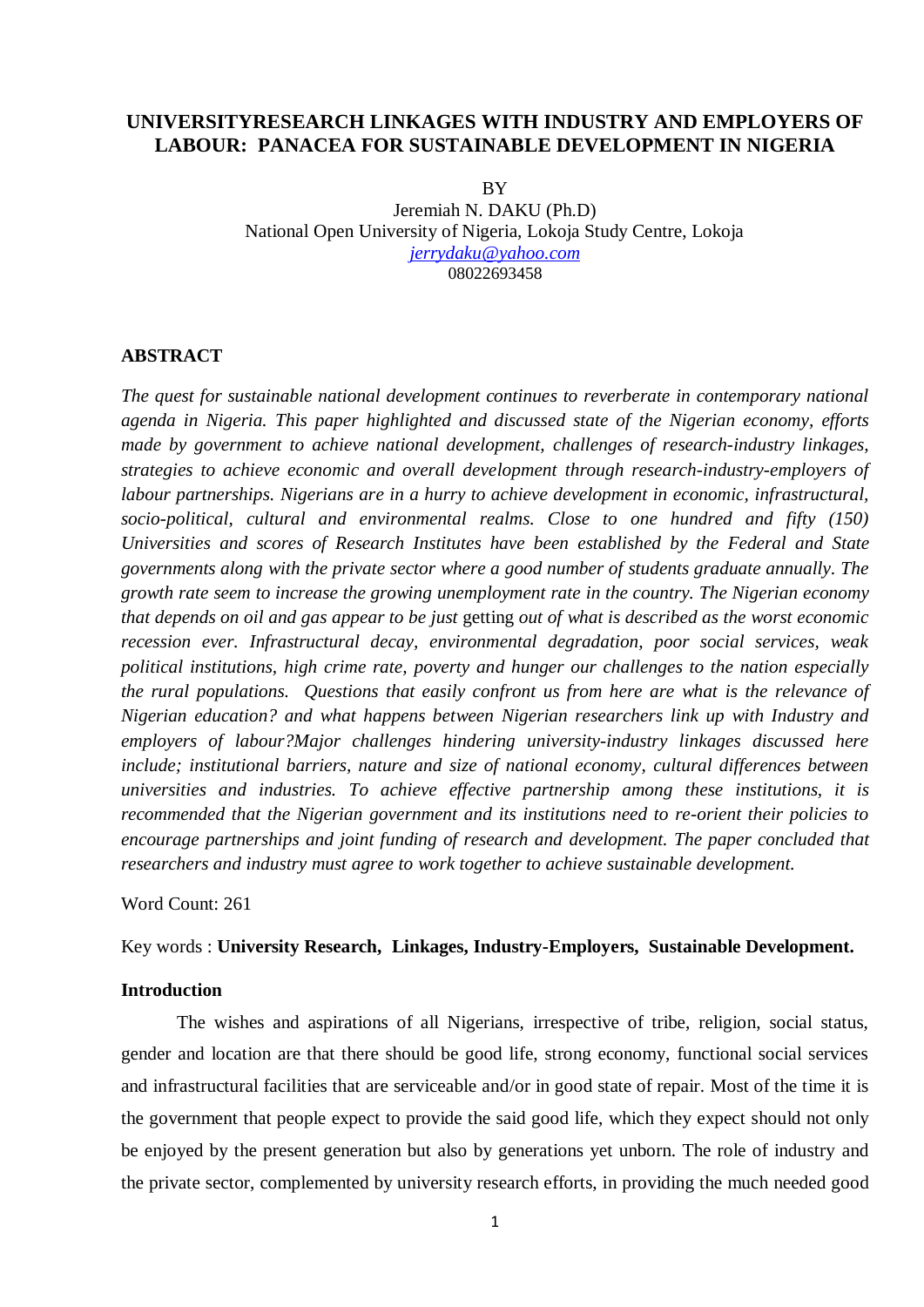life is frequently ignored. This may be blamed on the fact that in Nigeria, as in other developing societies, university research capacity appears to be very limited. According to Volmik and Dare (2005), research capacity ordinarily comprises the institutional and regulatory framework, infrastructure, investment and sufficiently skilled people to conduct and publish research reports. In this regard, the Rand Corporation (2001) has described African countries, with the possible exception of South Africa, Egypt, Mauritius and Benin Republic, as a group of scientific laggards. Furthermore, Jones, N., Bailey, M. and Lyytikainen (2007) have contended that African higher education lacks capacity , not only at the system level but also at the level of individual academics. While doubts may be expressed about individual academics not being good enough to conduct useful research in Africa, deficiencies as regards African education systems and institutions can hardly be contested, in the opinion of this writer.

The limited research capacity of universities in developing nations generally and Nigeria in particular, has been described by Altbach (2002 & 2006) as a major hindrance in universities forging partnerships with industry and employers of labour because universities face constraints in funding and the building of research programmes in relevant fields of Science and Technology that would be of interest to industry and employers of labour*.* Yet it is an established fact that when companies and universities work together to push the frontiers of knowledge, they become a powerful engine for innovation and economic growth (Edmondson, 2012). Edmondson also believes that such collaboration usually ends up transforming the companies or industries while modernizing the roles of the university system. For the elite group of world-class universities, such collaboration is usually a priority because, as The Punch Editorial (2016) puts it, results of innovative research overtime have changed the world. Their utilization by industries in advanced economies has promoted better life for citizens. The Punch was however, quick to add that the story is markedly different in Nigeria as research output often ends up in the shelves of research institutes or in the personal archives of the researchers. In Nigeria, some research agencies have some innovations, especially in the field of Agriculture for improving yields, mechanization or processing of products which Nigerian industries have yet to embrace for development. This, in the opinion of the Punch, has retarded Nigeria's quest for technological development in no small measure.

To effectively address the issues involved in the subject ma tter of this topic, the paper has been structured, after the introduction, in the following manner : concepts of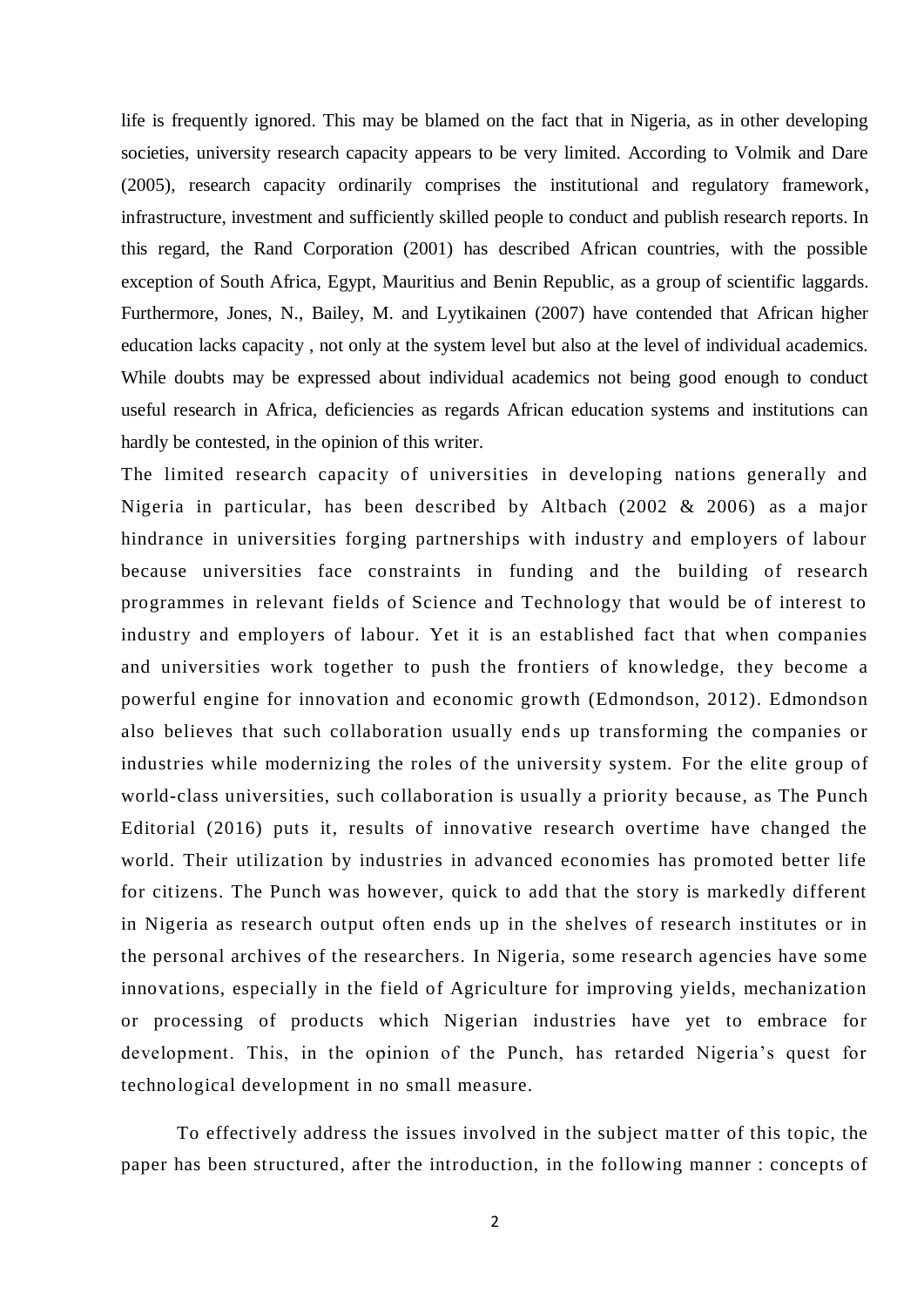university research–industry linkage and sustainable national development, state of Nigerian economy, opportunities for university–industry linkage in developing societies, benefits derivable from university–industry linkage, threats to university– industry linkage in Nigeria, efforts of Nigerian government to promote national development and university–industry linkage, challenges of university-industry linkage, new strategies for university-industry linkage in Nigeria and conclusion.

#### **Concepts of University Research-Industry Linkage and Sustainable National Development**

University research-Industry linkage, in the context of this article, carries the idea of partnership, collaboration and cooperation between the universities and industries in conducting research together for the benefit of both institutions. Research, according to Nwadiani (2017), whether it is basic or applied, experimental or non-experimental or even theoretical, is a systematic and organized activity, powered by knowledgeable and capable persons towards finding solution(s) to identified problems or critical needs of people. Basic research usually aims at generating new knowledge without regard to practical application while applied research is oriented toward the solution of immediate problem(s). Research, generally, helps in the understanding of issues that either hurt or promote humanity in mortal estates or among human beings. Research, whatever type it may be, has the following characteristics:

- (a) It is systematic, largely because it follows laid down procedures that guide the entire process;
- (b) It involves a planned organization, adopting relevant research methods to carry out the investigation;
- (c) Due to its scientific nature, questions are raised on one hand and/or on the other hand, hypotheses formulated. Questions and hypotheses are central to the research process;
- (d) To give meaning to the research efforts, questions are answered while hypotheses are tested, using relevant tools for data analysis; and
- (e) Research leads to invention the adoption and application of which brings about innovation. The adoption and application of research invention not only leads to innovation but also to diffusion of such innovation, which is very critical to the contributions of research to human and material development.

## **Sustainable Development**

Sustainable Development has to do with meeting the needs of the present generation without compromising the needs of the future generations (Brundtland, 1987). Development is not just about improvement of communities and the general environment but it concerns individuals. Rodney, cited in Nwadiani (2017), noted that at the level of the individual, development implies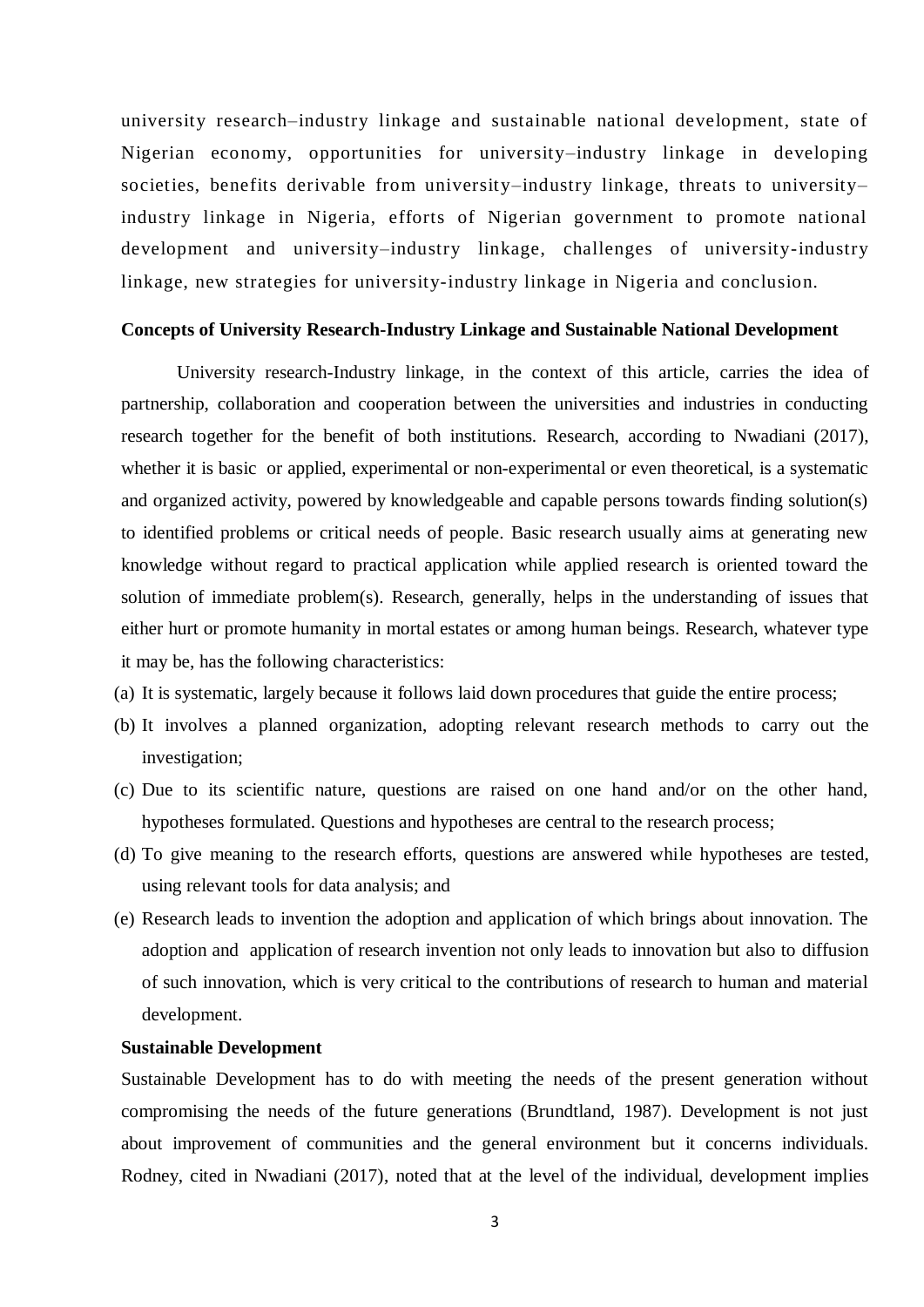increased skills and capacity, greater freedom, self discipline, responsibility and material wellbeing. At national level, development entails addressing questions about hunger or food security, health and wellness of the people, unemployment, illiteracy and quality of schooling, income distribution, justice, political institution leadership, poverty, spirituality, physical and social infrastructure, physical security and cherished societal values. It is when these issues or concerns are adequately met, resulting in the improvement and advancement in the quality of life of the people that national development can be said to have been achieved. If the present generation can pass these improvements and advancement to the succeeding generations, then Nigeria can boast of sustainable national development

If the Nigerian University system is to contribute to national development as envisaged in the Federal Republic of Nigeria's National Policy on Education (2013), then the effort to involve universities in the process will have to be re-examined. University-Industry partnerships need to be redefined to include not only the businesses and economic sectors but also the community-based organizations, government and civil society organizations. This is because national development is not limited to economic sector but also the society and the nation at large. In essence, this means development must target all sectors in the nation. The functions of universities, apart from teaching and research, include community service or outreach. Community service or outreach, in this context, includes service to community as well as collaboration with local industries for regional development. This calls for a holistic approach in universities partnering with industry and multidisciplinary research teams, involving the private sector, university, local communities and government can contribute to this holistic approach.

## **State of Nigerian Economy and Sustainable Development**

Nigerian economy, according to Bamiro (a) (2015) has, for decades, relied almost solely on oil and gas even when this long term reliance on the oil and gas sector has not and cannot lead to the required industrialization of Nigeria, for the main reason that oil and gas sector is an enclave. One of the most important prerequisites for economic well-being and prosperity of any nation, Bamiro has insisted, remains sustainable development which oil and gas cannot offer to Nigeria. The rather poor local content in the oil and gas sector has contributed to the weakness of Nigeria's technical manpower coupled with weak capital goods industry. Oil and gas companies do not patronize local Nigerian materials, such as timber, paints, cables and cement because, according to their consultants, these materials are deficient in both quality and quantity and cannot meet their prescribed standards. Unemployment and under-employment have continued to bedevil the Nigerian state. Sadiat (2014) has reported that even the National Population Commission (NPC) has confirmed that unemployment in Nigeria rose from 21.0 percent in 2010 to 23.9 per cent in 2011.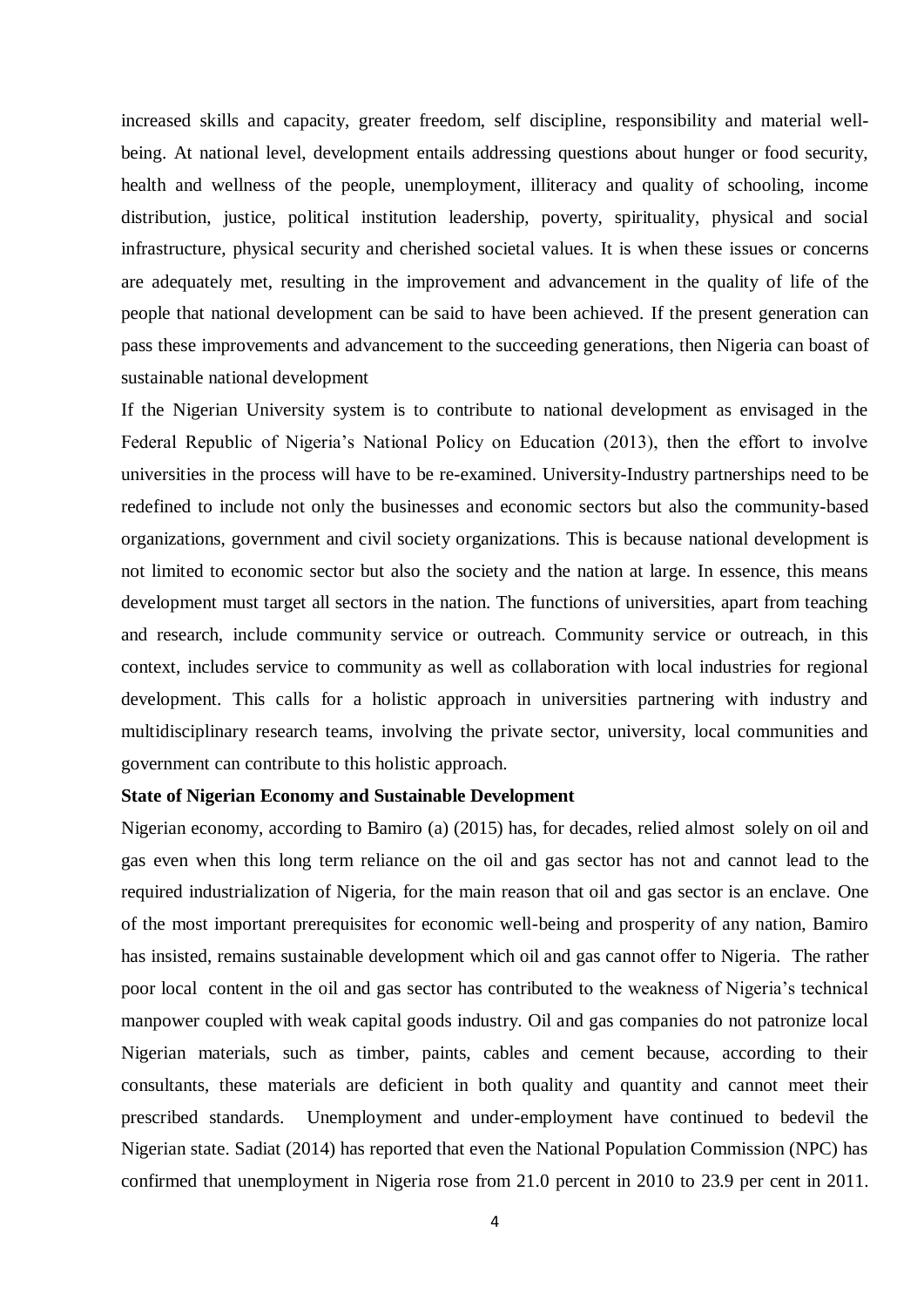Daku & Oyekan (2014) have also reported a rising trend of unemployment from 21.0 per cent in 2010 to 29,5per cent in 2014.Details of this steady rise in unemployment are presented in table 1.

| S/N            | <b>YEAR</b> | <b>PERCNTAGE</b> |
|----------------|-------------|------------------|
|                | 2010        | 21.1%            |
| $\overline{2}$ | 2011        | 23.9%            |
| 3              | 2012        | <b>NA</b>        |
| 4              | 2013        | 24.3%            |
| 5              | 2014        | 29.5%            |
| 6              | 2015        | 12.1%            |
| 7              | 2016        | 13.9%            |
| 8              | 2017        | 14.2%            |

**Table 1 : Unemployment Trend in Nigeria between 2010 and 1 st Quarter 2017**

**SOURCES : Maicibi & Daku, 2017, P.108.and NBS, 2017,P. 2.NA =**Not available; NBS = National Bureau of Statistics.

On why there is massive unemployment in Nigeria, so many reasons have been adduced by different authors or scholars. Adebayo (2013), Abari,A. O., Oyetola, I. O. and Okunaga, A. A. (2014) and Nigerian Education Reports Editorial (2014) all reported poor quality of graduates, irrelevant qualifications to job requirements, poor national development, laziness on the part of graduates and leadership ineffectiveness in Nigeria as well as disparity between what is taught in tertiary institutions, (especially in universities) and industry as well as labour. Other authors, like Aluko (2017) and Haruna (2017) have also blamed the curriculum in use in universities. While Aluko quoted Dr. Sam Amaga, Chancellor of Salem University as saying that the Nigerian University curriculum is ''obsolete, orthodox and lacking in creativity and innovation...73% of Nigerian University graduates are unemployable because Nigeria has clung to the generic educational system she developed or inherited in the 1960s "(Aluko 2017 : 10), Haruna advocated the need to look at the curriculum in Universities as it is today to see whether it is actually relevant to the Nigerian societal needs, adding that there is need to inject more Science and Technical Education into the curriculum in order to develop entrepreneurs and innovators, to produce people that can be self-employed and contribute to the growth of the economy.

Nigerian economic space is still infested with rising and frightening crime and criminality, which Maicibi & Daku (2017) have attributed to the stunted Nigerian national development. Rich and influential Nigerians and their relations have become endangered species because they are now targets of armed robbers, kidnappers and even cultists. There is widespread inequality among Nigerians and a very high poverty rate. According to Maicibi & Daku, peace and harmony seem to be eluding many Nigerians and the existence of Nigeria as one, indivisible nation, is being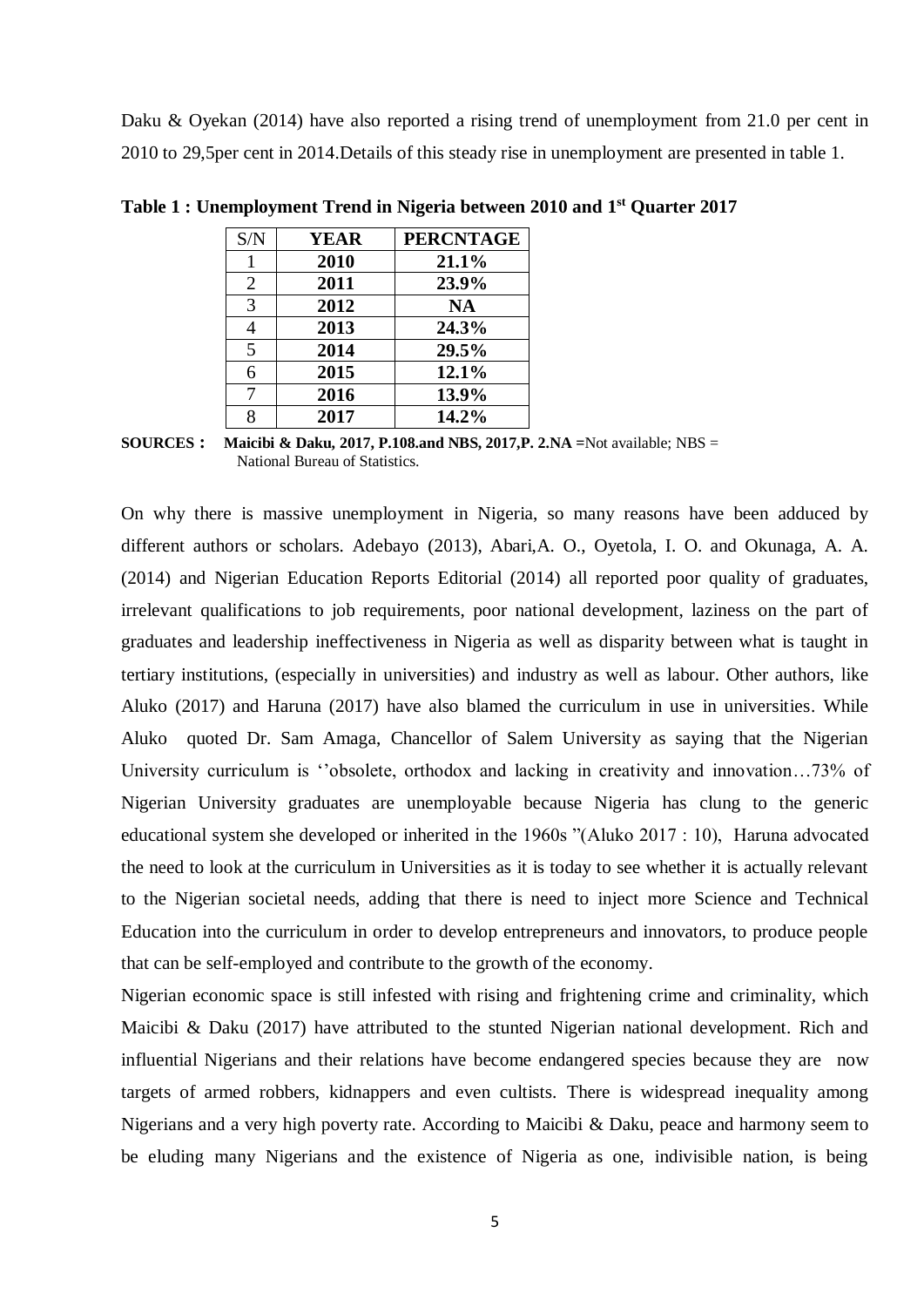threatened. This insecurity is, largely man-made, leading to terrorism, kidnapping, robbery, insurgency, vandalzation of public assets and demands for secession by some parts of the country. It is an established fact that insecurity hinders development in many ways – including low productivity or no productivity at all, diversion of resources towards measures aimed at combating security challenges. Nigeria cannot hope to develop, let alone sustain her development under these insecure circumstances. This appears to be the reason why Bogoro (b) (2015) has advised that aside from cultivating and maintaining peace and harmony, there is need to diversify Nigerian economy into no-oil sectors to provide services, produce consumer and capital goods, create new products and processes, generate new companies/opportunities and provide, in the process, unlimited new jobs for the population. Machando (2000) believes that the new industrial revolution that can result from such diversification of the Nigerian economy will multiply the technology management complexity ten-fold. Nigeria's quantitative requirements in terms of number of skilled human resources will be astronomical. They will have to satisfy the needs of existing enterprises, newly created enterprises, innovation agents, such as research and development centres, consulting enterprises, standards and metrology boards, financial institutions science and technology policy agents, incubators and many others. There will, then be plenty of job opportunities in the country.

## **Opportunities for University-Industry Linkage in Developing Societies**

There is no doubt that universities are under pressure to make their products relevant to economic and social needs of Nigerians and one of the ways they can achieve this is collaboration with industry to support the growth of regional and national economies. Factors that can facilitate University-Industry linkages anywhere in the world, according to Vedovello (1997) and Bercovitz, J., Feldman, F. M., Feller, I. and Burton, R. (2001) include the following :

(i) Universities' research productivity;

(ii) The organizational structure of Universities which is an important dimension in their technology transfer performance; and

Geographical proximity between Universities and Industry or companies can also facilitate partnerships between them, especially if such Universities have high research products.

Unfortunately, in most African countries, linkage or collaboration between local industries and universities and /or research institutes, is not common. This, in part, is why the business of transforming research results to products or technologies is usually left to the individual researcher(s), who, without the necessary institutional framework and experience, only allows or allow the idea to gather dust in their shelves or in a little known journal. (Bamiro, 2015a). In the specific case of Nigeria, Creso (2014), held that only very little is known about the relationship between universities and industry because empirical studies of university-industry linkages have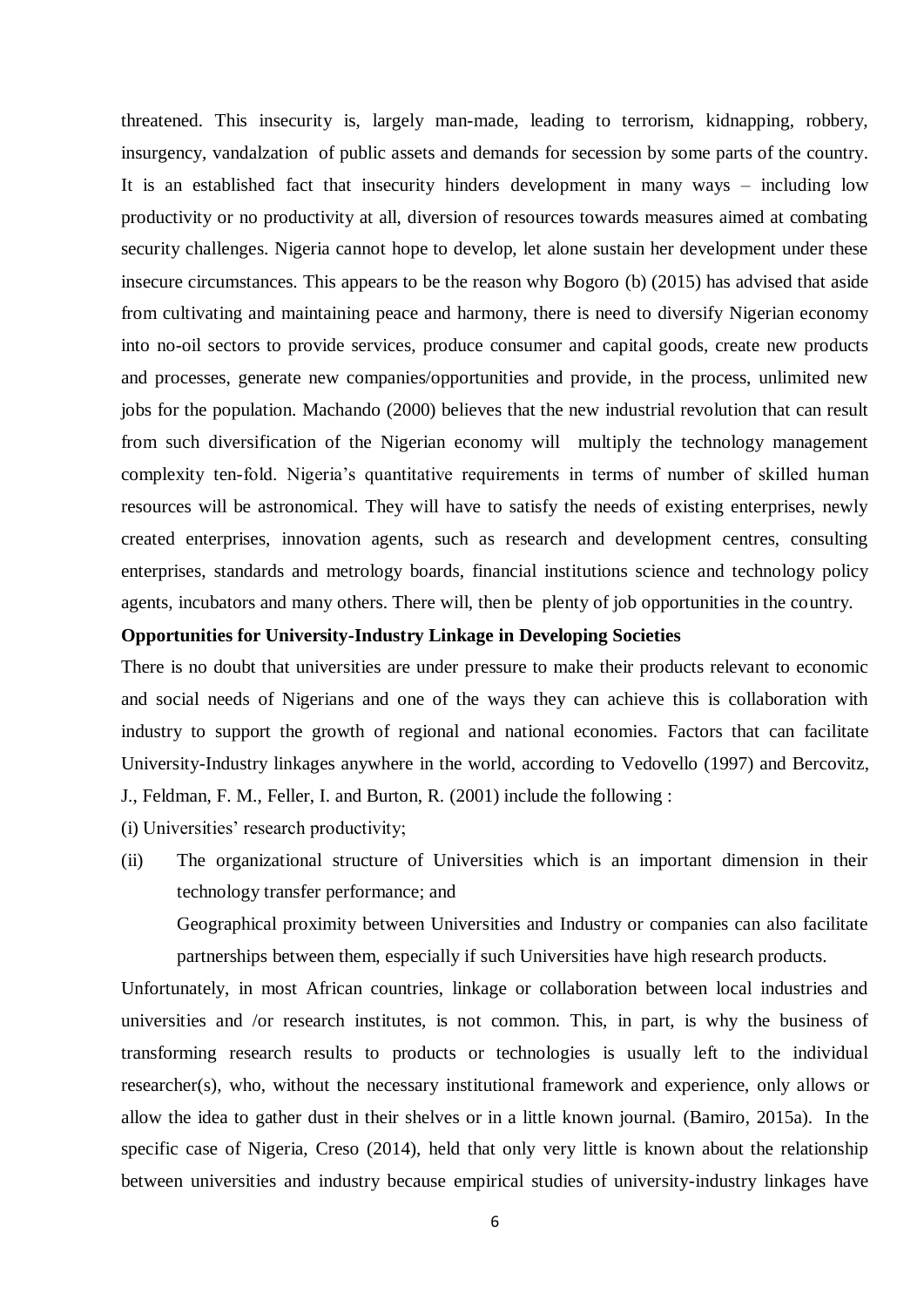focused mainly on technologically developed countries. Because these linkages usually involve sophisticated research and innovations, universities in developing countries generally and in Nigeria in particular, are thought to lack the ability to engage more constructively with industry. Yet, opportunities abound for university-industry linkage or collaboration in all developing societies, Nigeria inclusive. According to Bogoro (2015a), such opportunities are limitless with long term planning, coordination and organization between universities and industry. Such opportunities include the following:

- (a)There must be clear partnership policies that are integrated into broader national development strategies at the system level;
- (b) Administrators in universities should take the lead and engage industry by demonstrating the capacity of universities to answer to business sector priorities; and
- (c)Many opportunities abound in such sectors as Agriculture, Engineering and Telecommunications.

UNESCO (1994) launched the University – Industry Science partnership programme in Africa to promote cooperation between Universities and Industries in Africa. The idea was to :

(a) facilitate indigenous technology development by transferring research results from Universities to industries to assist the continent in indigenous technology development that would be specifically targeted at small scale manufacturing enterprises and their local problems.

(b) Dill and VanVught (2010) have advocated the stimulation of technical advance in industry, which he viewed as a necessity for promoting economic growth and one of the ways to achieve

- this is University–Industry partnership. Policy makers across countries, including developing ones, are seeking to stimulate Universities to become more entrepreneurial, engaging more actively with the productive sectors in order to generate employment and grow the economy. They argued that the best way to address the call for relevance of Universities in promoting economic development is by encouraging stronger and sustainable linkages between Universities and industries. Such linkages are particularly relevant in Nigeria as Universities were established with a specific mission to contribute to nation building.
- (c) Universities can only contribute to technological innovations relevant to industry in, among others, the following ways :
- (i) Conducting research in technological fields relevant to industry;
- (ii) Providing technical assistance to local firms;
- (iii) Educating well-trained professionals; and Supporting faculty to engage in consulting and commercialization activities (Geiger and Sa, 2009).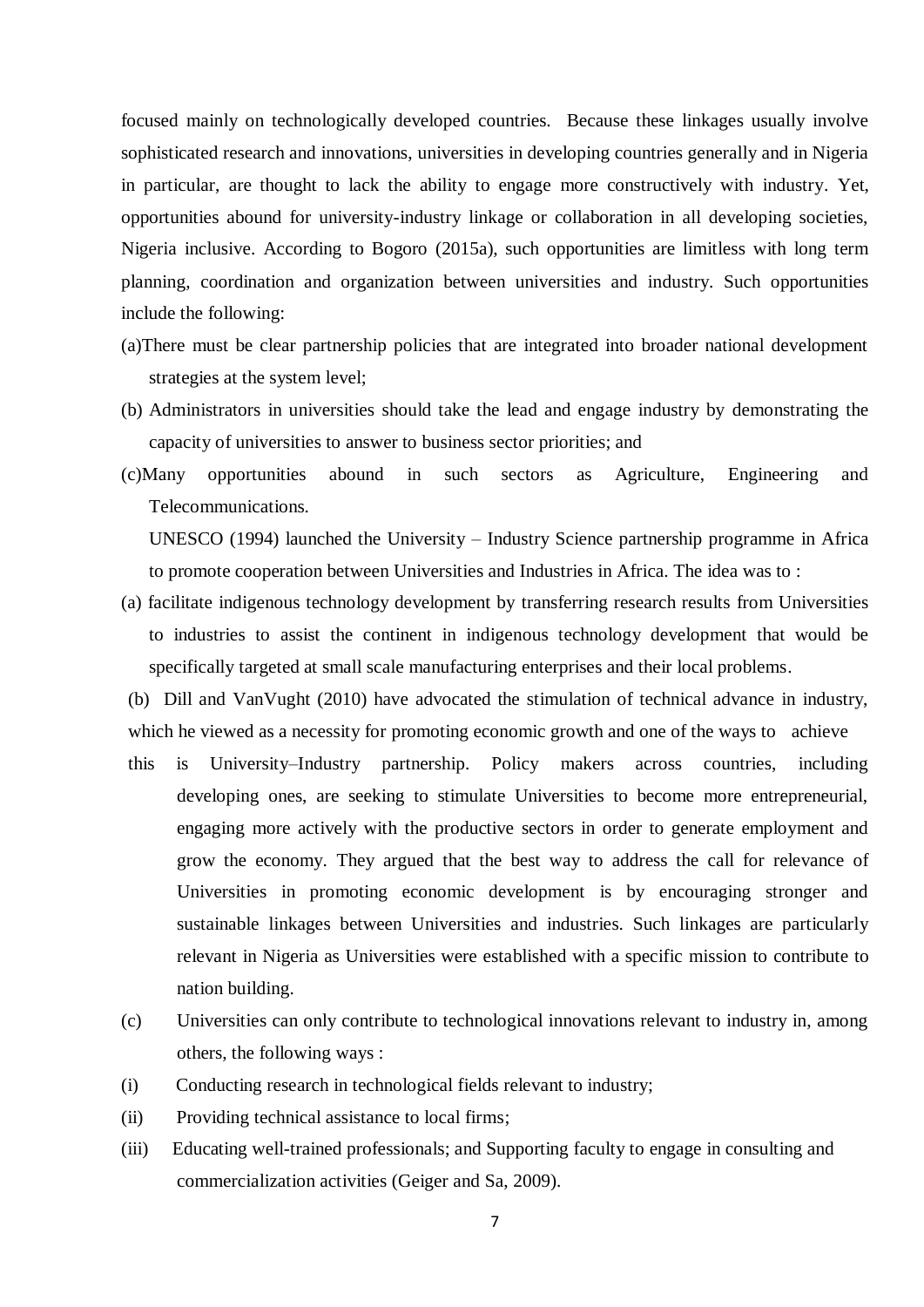#### **Benefits Derivable from University-Industry Linkages**

If and when ever Universities and industry successfully link up or collaborate to conduct relevant research on the activities of the company, Edmondson (2012) and Bogoro (b) (2015), believe that the following benefits are derivable:

- (a)universities can benefit from additional funding for research, graduate practical training, facilities and equipment because there will be substantial streams of external funding;
- (b)University researchers and their students benefit from the opportunity of working on real world problems faced by industry. This opportunity presents researchers with new ideas
- (c) Professors and graduates have enhanced opportunities to work on ground-breaking research;
- (d)Students gain valuable practical experience just as Universities get vital inputs to keep teaching and learning on the cutting edge of the various disciplines
- (e)Industries gain access to specialised expertise, the latest knowledge in relevant disciplines and potential future employees ( students ) and they enjoy the impact of the solutions to global challenges being delivered to them by researchers.; and
- (f) knowledge that feeds into their innovative processes, improved products and processes as well as technical solutions to their problems.

## **Threats to University- Industry Linkages in Nigeria and Reasons for them**

Nigeria, ordinarily, is a land of great opportunities yet it has remained a sleeping giant of Africa with very slow pace of development. Research and innovation that arise from university-industry linkages and have played prominent and strategic roles in the development of leading nations of the world have been hampered seriously because of the weakness of the partnerships that exist between universities and industry in Nigeria. Some of the reasons why University-Industry linkages are encouraged and facilitated in advanced societies include the trend in high technology industries towards better and closer linkages with University research, firms' readiness to seek out multiple sources of knowledge, which is critical for success in fiercely competitive markets (Chesbrough, 2003). These conditions drive large companies to establish more partnerships with research institutions, where knowledge is generated and advanced. While some of the afore mentioned conditions can be said to exist in companies operating in Nigeria, there are several reasons why the enabling institutional arrangements for such partnerships have not developed over the years and these, according to Bamiro (b) (2015) include :

- (a)Weakness of the research infrastructure which leads to the scarcity of Scientific research of economic value;
- (b)The nature of the local industries which tend to be infant factories of particular parent factories which are located in Europe and America. These local industries do all their technology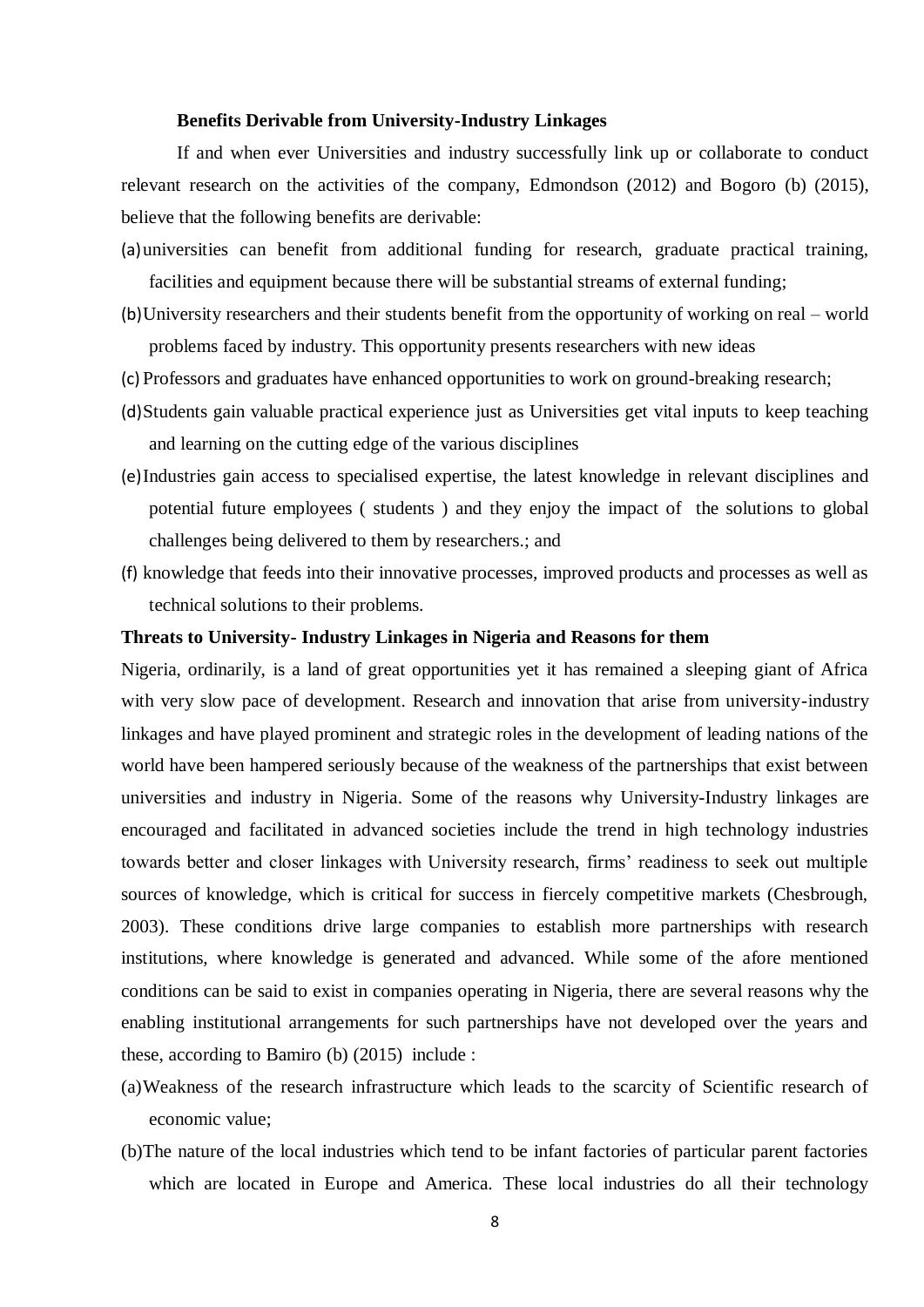development through their foreign parents and therefore, they have no reason to develop partnerships or linkages with local universities and research institutes;

- (c) The issue of relevance of research work even where universities develop their own research agenda based on their career advancement needs. Most of the university research works are irrelevant to industry needs because industries have no input into the subject matter of such research works;
- (d) Local industries and entrepreneurs have no desire to forge partnerships with Nigerian universities/research institutes because their research results cannot be commercialised. This inability to commercialise local university research results has often led to frustration among Nigerian Scientists and ultimately, to brain drain in the country.

# **Efforts of Nigerian Government to Promote National Development and University-Industry Linkages**

In the desperate bid topromote sustainable national development and university-industry partnerships the Nigerian government has taken certain bold steps. Some such steps include the following :

- (a) Subscription to international development initiatives, like the Millenium Development Goals (MDGs) (2000 -2015), now translated into the Sustainable Development Goals (SDGs) (2016 -2030), the World Summit on Sustainable Development (WSSD), The Blair Commission Report for Africa (BCRA) and the New Partnership for Development in Africa (NEPAD). These development programmes have stipulated time limits and globally defined measurable indicators of progress. They all recognise that sustainable development pillars, which are economic, environmental and social pillars of development. Nigeria joined them to receive assistance, since they preach the need for developed/developing countries to forge global partnerships to fight climate change, champion free and fair trade, technology innovation, transfer and diffusion as well as promote financial stability and also learn from them the techniques and processes of national development (Bogoro, 2015b).
- (b) Formulation and implementation of relevant policies in the areas of education, Science and Technology as well as Research and Development. These include :
- (i) **National Science and Technological Policy,** which was first formulated in 1986 and was reviewed in1997, 2003, and finally in 2005 by Nigeria working with UNESCO. This review by Nigeria and UNESCO was tagged Science, Technology Innovation (STI) reform initiative. It stressed that economic development initiatives, institutional governance, research and development (R&D) agenda for the country, funding mechanisms, intellectual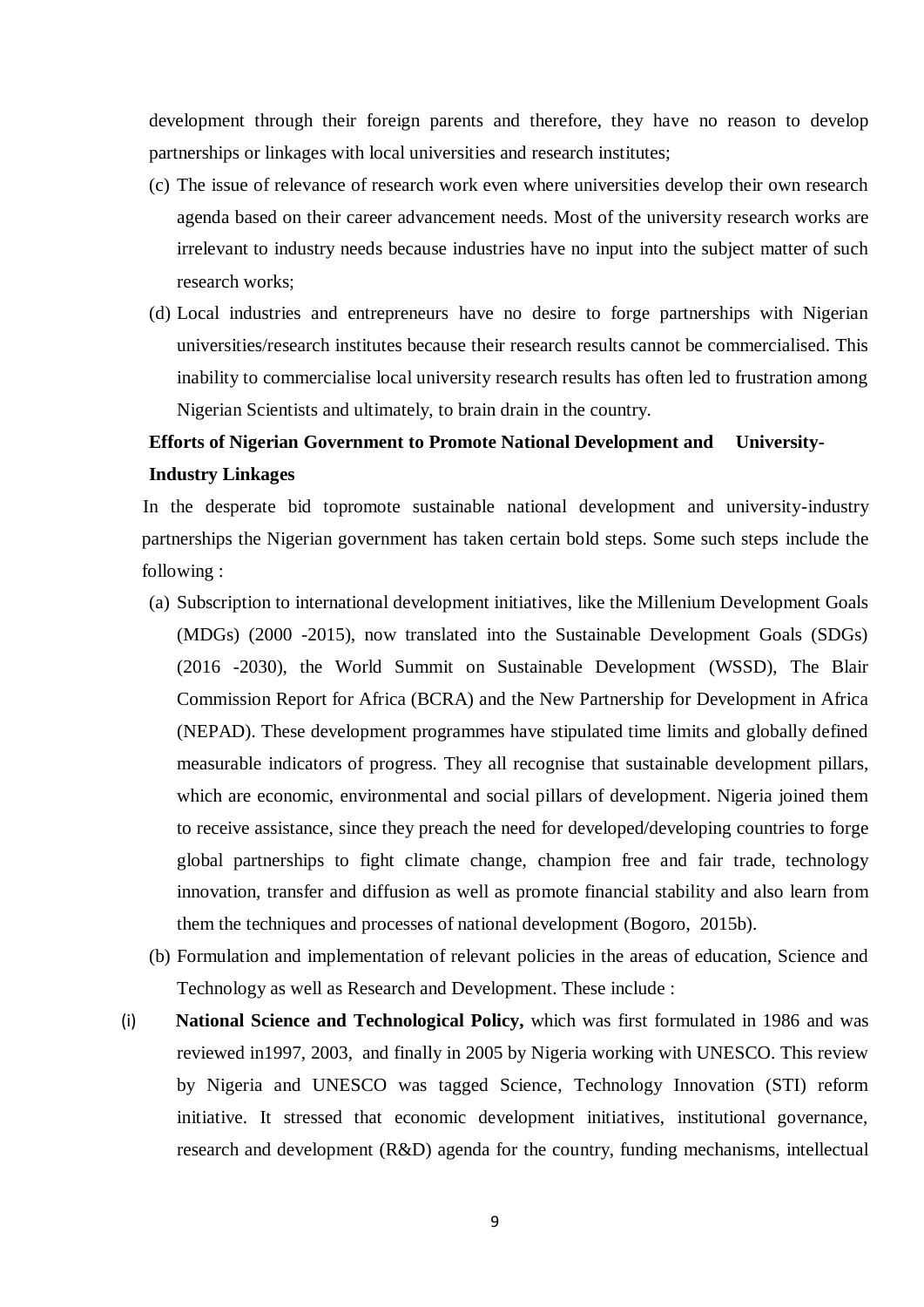property (IP) and Science, Technology Innovation infrastructure development be adequately by government in any other future Science and Technology Innovation (STI) revised policy.

- (ii) **The National Policy on Education (NPE),** was first formulated in 1977 and has undergone several revisions until the  $6<sup>th</sup>$  and latest edition was published in 2013. Section 3, sub-section 56c of that policy says that Vocational Enterprises Institutions shall provide technologically based skill training that ensures that students understand how their expertise fits into improving the society and fulfilling national goals. Section 5, sub-section 87 says, concerning University research, that it shall be relevant to the nation's developmental goals. Particular attention shall be paid to research and promotion of indigenous knowledge in Nigeria. … Universities shall be encouraged to collaborate with government, industry and the global community in the context of research and dissemination of research results. Subsection90provides that Technologically-based professional courses in Universities shall have relevant industrial, professional experiences and other components such as exposure to relevant future working environments.
- (iii) The Federal Universities of Agriculture, Act, CAP. F 22 Laws of the Federation of Nigeria (LFN) (2004) and Federal Universities of Technology, CAP.F 23, (LFN) (2004) are laws that envisioned University – Industry linkages. The Universities were mandated to identify Agricultural and Technological problems and needs of Nigeria and find solutions to them within the context of overall national development, which they believed, could be achieved through an effective partnership between universities and industry. Unfortunately, the focus of universities , for now, is chiefly on training the workforce with less emphasis on directly impacting on national economic development.

## **(c) Emergence of Tertiary Education Trust Fund (TETFund)**

The emergence of TETfund is a direct result of funding crises in the higher education sector in the 1980s and 1990s (Bogoro (a), 2015). Since its introduction, the largely ugly trends of lack of facilities, equipment, training opportunities for academic staff and many of the other problems that bedevilled tertiary education institutions before have now been largely addressed by TETFund's intervention through the following programmes

(i) **National Research Fund,** which was introduced to promote the evolution of acknowledgebased , globally competitive Research and Development (R&D) driven socio-economic development process in Nigeria. A total of 3 billion Nigerian Naira has been set aside by the Federal Government of Nigeria as National Research Fund and a 21- man committee has been set up and inaugurated by the Federal Government to manage it ( Idoko, 2017).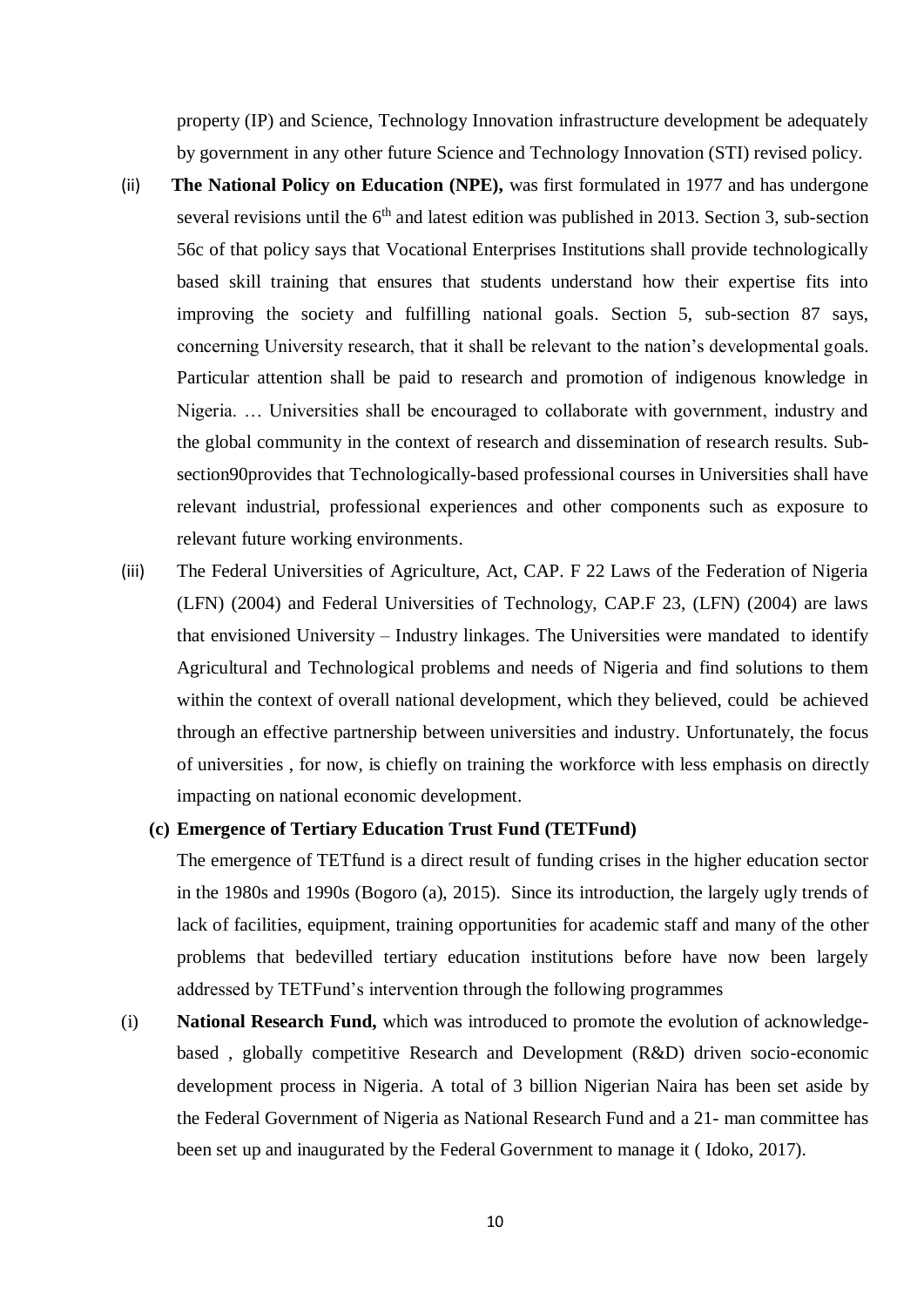# (ii) **Establishment ofResearch and Development (R&D) /Centre of Excellence Department in 2014.**

The department was created to work with the National Research Fund to aggressively promote collaborative research and development activities (partnerships) across the tripod of government – academia – industry to enhance commercialization of research and development outputs and thus ensure sustainable job creation, wealth generation and increased local content in industrial production activities.

The National Research Fund, to be operated by the 21- man committee under the Research and Development / Centre of Excellence and with the supervision of TETFund, are charged to achieve the following specific objectives :

- (i) To promote Research and Development (R&D) as a national imperative towards technological revolution and sustainable economic competitiveness;
- (ii) To institutionalize research and development through research and innovative partnerships between universities/research institutes, industry and government;
- (iii) To provide funding support for the public tertiary institutions to establish and sustain research and development units towards uptake, parenting and commercialization of innovative research outputs or results;
- (iv) To ensure collaboration between research committees of TETFund/tertiary institutions and research and development committees of industry and public agencies for synergy and uptake of innovative research findings;
- (v) To advocate for the establishment of a National Research and Development fund as a policy of government;
- (vi) To support and promote problem-solving research activities in priority areas of national development;
- (vii) To create research leadership and competence in institutions of higher learning by developing the tools of Science, technology and innovation in a socially responsible manner;
- (viii) To sustainably promote integrated capacity building (human, infrastructural and institutional) activities in order to encourage public-private-domestic/international partnerships; and
- (ix) To promote multi-disciplinary research and multi-stakeholder collaboration in the national interest,

Despite these elaborate efforts by the Nigerian government, aimed at ensuring sustainable national development through university-industry linkages, not much appears to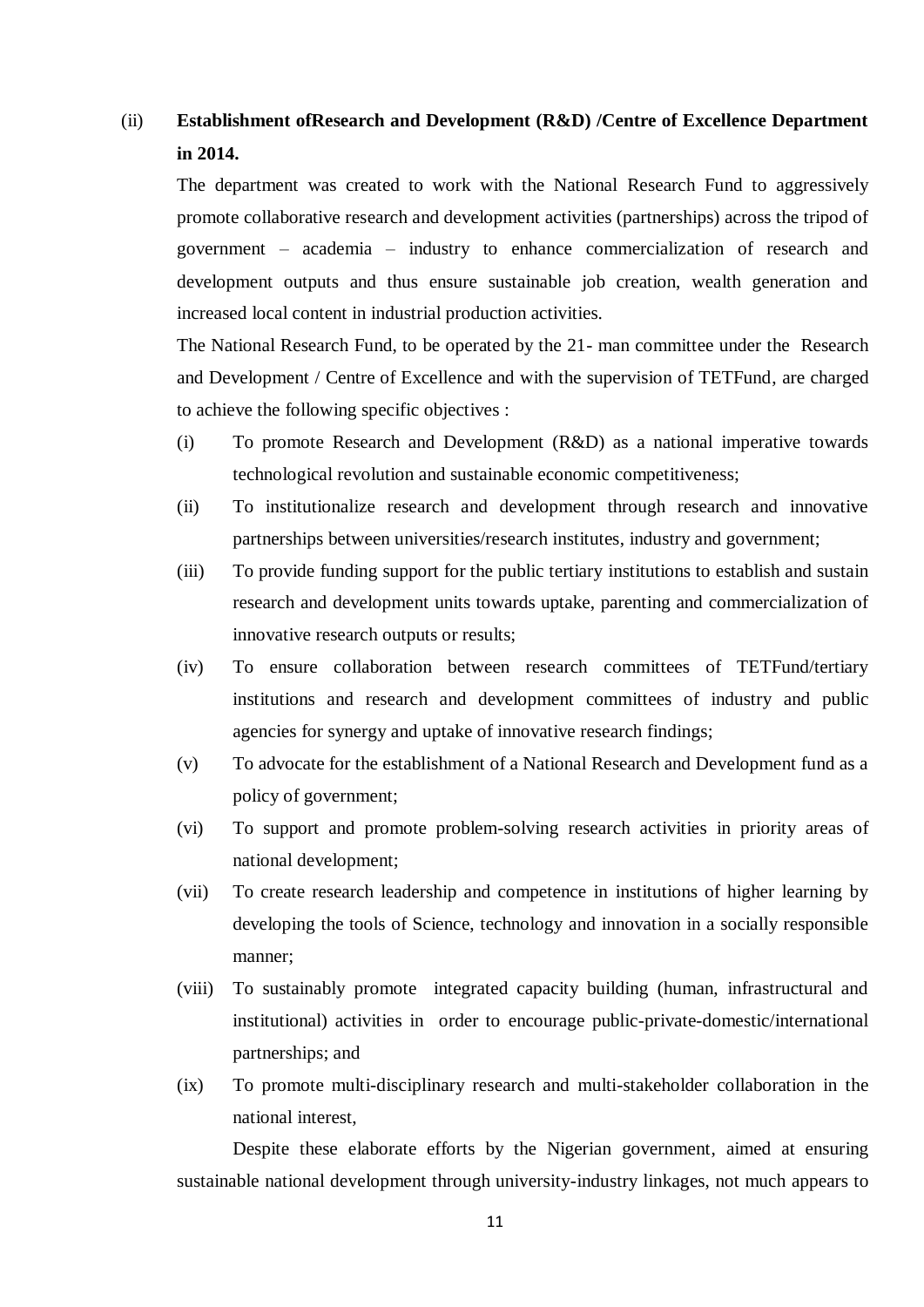have been achieved. The Blair Commission Report (2005) has revealed that many African countries (Nigeria inclusive) still lack scientifically and technically proficient staff that can identify opportunities arising from innovation and scientific discoveries and develop policies in the areas of science, trade and resource management. African countries continue to lose skilled manpower to the developed world through brain drain. The report estimates that around 70% of Ghanaian medical officers trained in the 1990s have left home and it has also been estimated that there are more African Scientists and Engineers working in the United States of America than in the whole of Africa. Many of Africa's higher institutions of learning lack required infrastructure, internet services, libraries, textbooks, equipment, laboratories and classroom spaces even when the demand for education is increasing. Hit by these pressures and a lack of adequate funding, the report added, the research capacity of Africa's institutes has declined. Existing capacity is not being used efficiently as there is limited collaboration, human and financial resources are spread thinly and the Science gap between Africa and the rest of the developed world is widening and is likely to continue to grow.

## **Challenges of University – Industry Linkages in Nigeria**

Several fundamental problems have, over the years, militated against the much desired university research – industry linkages. Some of the problems are institutional in nature while others may be linked up to the long established classical approach to research and development (R&D) within the university system. Essentially, the challenges', according to OECD (2009),Bogoro(b) (2015) andMacharia (2017) may be summarised as follows :

## **(a) Institutional Barriers.**

These barriers stem from the differences in cultural climate between universities and industry. Some of the differences include the fact that :

- (i) While the University is knowledge-directed and cherishes abstract theoretical thinking, industry is action-directed and cherishes concrete, practical thinking;
- (ii) Universities encourage a strong partition into single Scientific disciplines and subdisciplines but industry encourages a multi-disciplinary approach to challenges because the average real industrial problem is multidisciplinary in nature and has to be approached holistically;
- (iii) Industry or economic operators have long considered Science and Technology an academic exercise that has only long term implications and is, therefore, of little relevance to their current or prevailing concerns;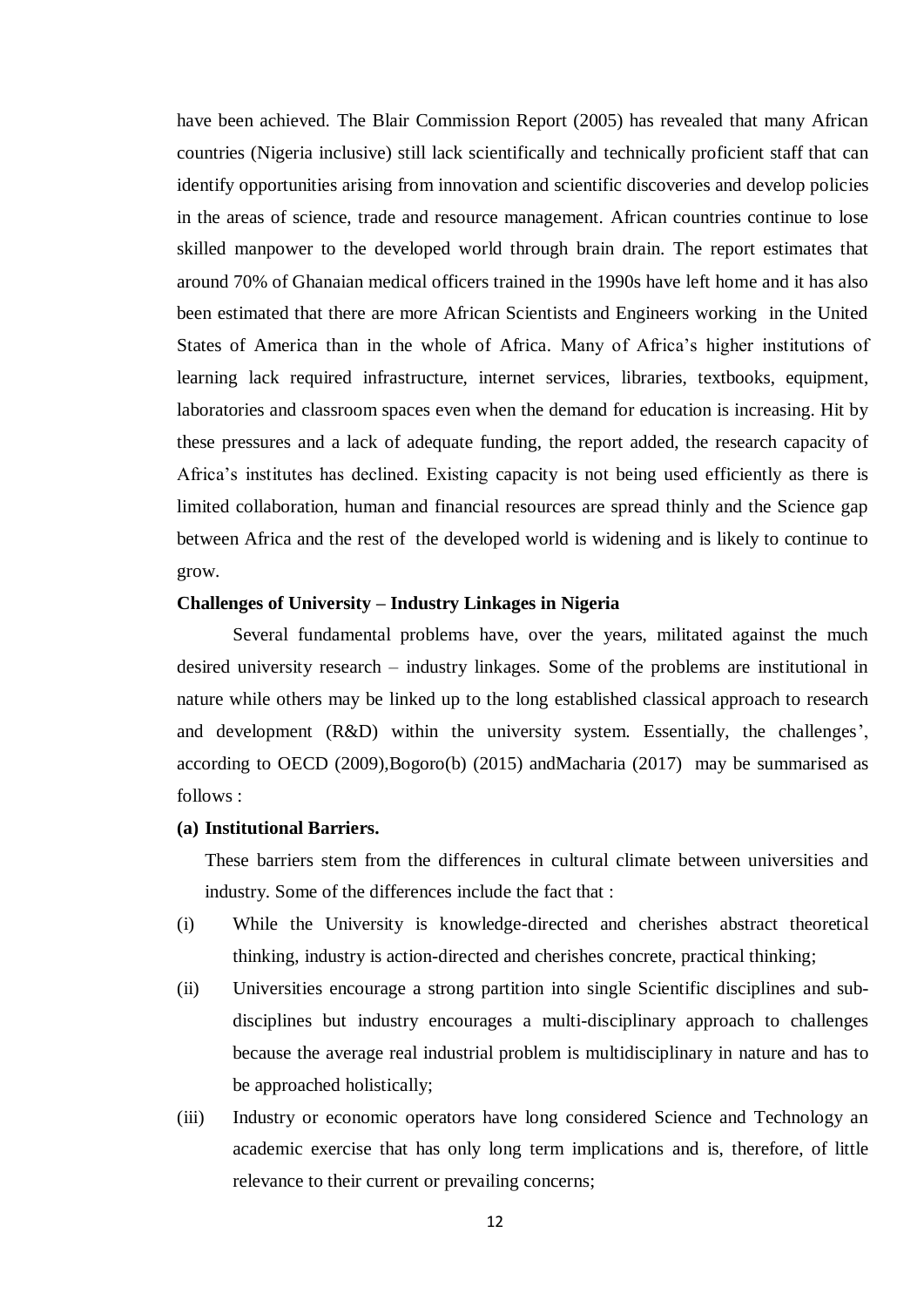- (iv) Researchers in universities have, for years, been concerned with the imperative to "publish or perish" and had practically no interaction with the economic operators;
- (v) There is a general lack of confidence by industry in the ability of universities to contribute to economic and this is exacerbated by weak investments in research infrastructure and poor governance practices, such as corruption;
- (vi) There is a lack of strong leadership capabilities of university administrators, which hinder effective university – industry partnerships;
- (vii) Local Nigerian industries (which are usually on a small scale) have limited financial capacity to partner with university because of the size and nature of the economy.

## **(b) Nature and Size of national economies and Research infrastructure in Developing countries.**

The nature and scope of African economies in general and Nigerian economy in particular, is a major structural factor that hinders linkages between universities and industry. The overwhelming majority of Nigerian and other African countries' corporations are branch offices of Multinational companies and so, decisions on where to invest in research and development are made at the headquarters of such corporations. In the circumstance, partnerships between universities and industry are hardly ever made with local universities.

## **(c) Cultural Differences between Universities and Industry or Private Sector**

- (i) The view that universities act as ''Ivory Towers" has itself become a barrier to linkages between universities and industry. Some private sector personnel believe that some university Professors have the attitude that there is nothing new to learn from industries and that they are difficult to get in touch with;
- (ii) Some business sectors also have little awareness of the academia because some business owners lack university training and knowledge to understand the context and culture of universities;
- (iii) The academia and industry have different sets of goals and priorities. While industry is concerned with bottom line and short term goals, universities tend to prioritize long term goals and partnerships. Industry looks at specific problems with commercial implications, while universities tend to look at the multiple angles of issues;
- (iv) Lack of confidence in universities by industry and some members of the public.

## **(d) Weakness of Research Infrastructure and Poor Funding**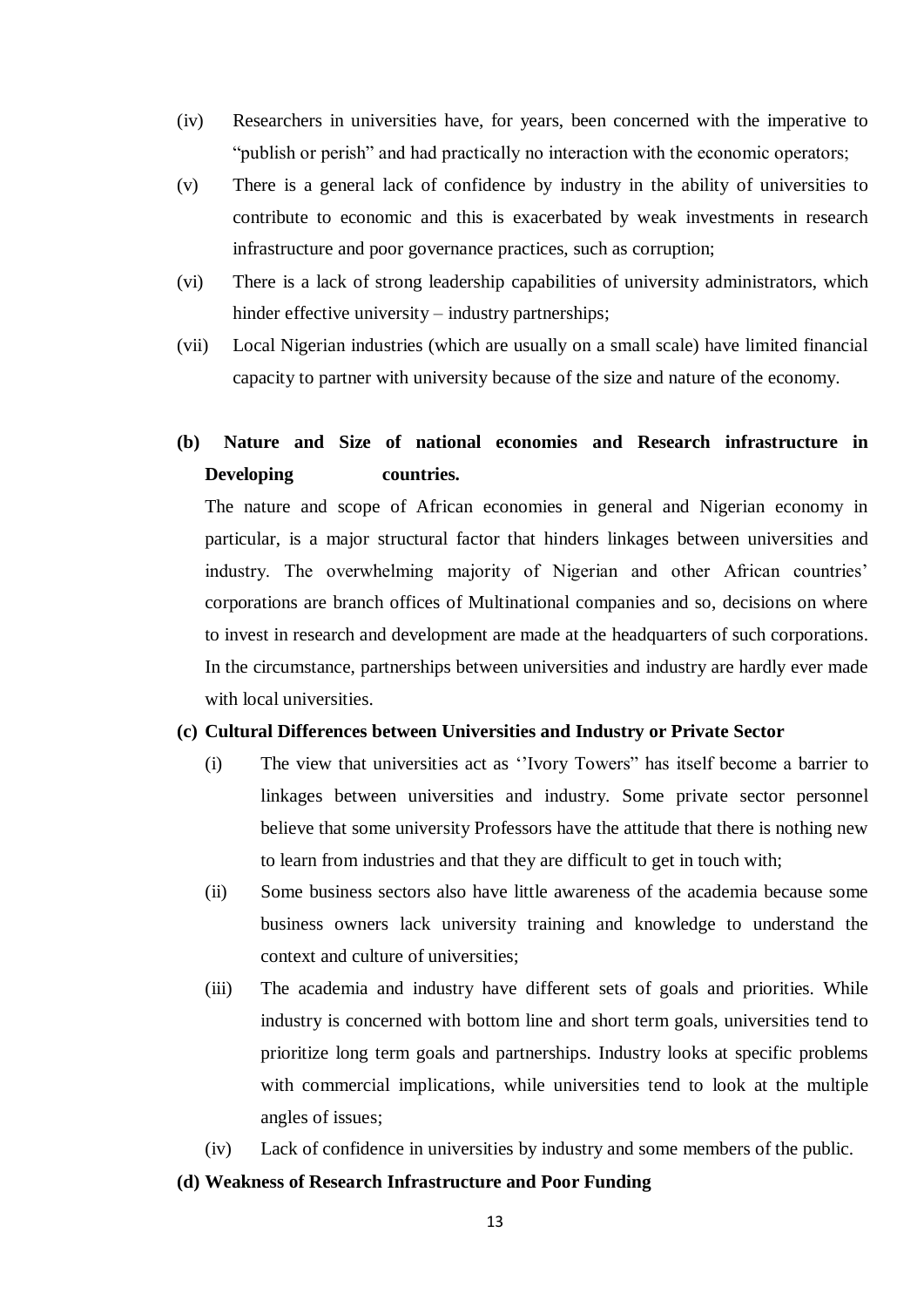The very weak research capacity, coupled with poor funding of research and development in less developed countries, like Nigeria, have inhibited sustained research role and prevented universities from training a large number of Scientists and retaining productive researchers in their countries (Mohammebhai,2008, Boulton (no date), and Atuahene, 2011. Consequently, there is a huge gap in the existing literature on University-Industry linkages in, especially Africa. What we have with respect to University-Industry partnerships are mere reports and conference publications of various national, regional and international organizations ( Massaquri, 2002 ; Kruss, Lorentzen, Odekunle, Adeyinka, Nabudere, Mukasa, Eabaro, and Mananja, (2009), AAU (2000 & 2012) and World Bank(2010 & 2012)

## (e) **Dearth of Relevant Research Literature in Less Developed countries**.

The existing gap in the literature on University-Industry linkages is worrisome because many international donors have acknowledged the contributions of higher education to economic development (Yusuf, 2009).The report by AAU andAUCC (2012) on the state of university-industry linkages in Africa generally and Nigeria in particular, has revealed the following :

- (i) University research output is limited by the low percentage of academic staff with Ph.D training and qualifications as well as brain drain of qualified Scientists;
- (ii) Many African universities have attempted to foster linkages with firms by creating offices and staff positions in charge of such affairs but that such offices lack the material resources and expertise to handle industry partnerships and technology transfer successfully;
- (iii) In Africa, there are very few Science parks and technology incubators in academic institutions. African universities hardly engage in managing Science parks and technology transfer;
- (iv) A good number of African industries are mainly extractive and natural resource-based. Branches of multinational corporations own most of these industries and their headquarters are in developed countries, where they perform their research and development activities. The technology us ed by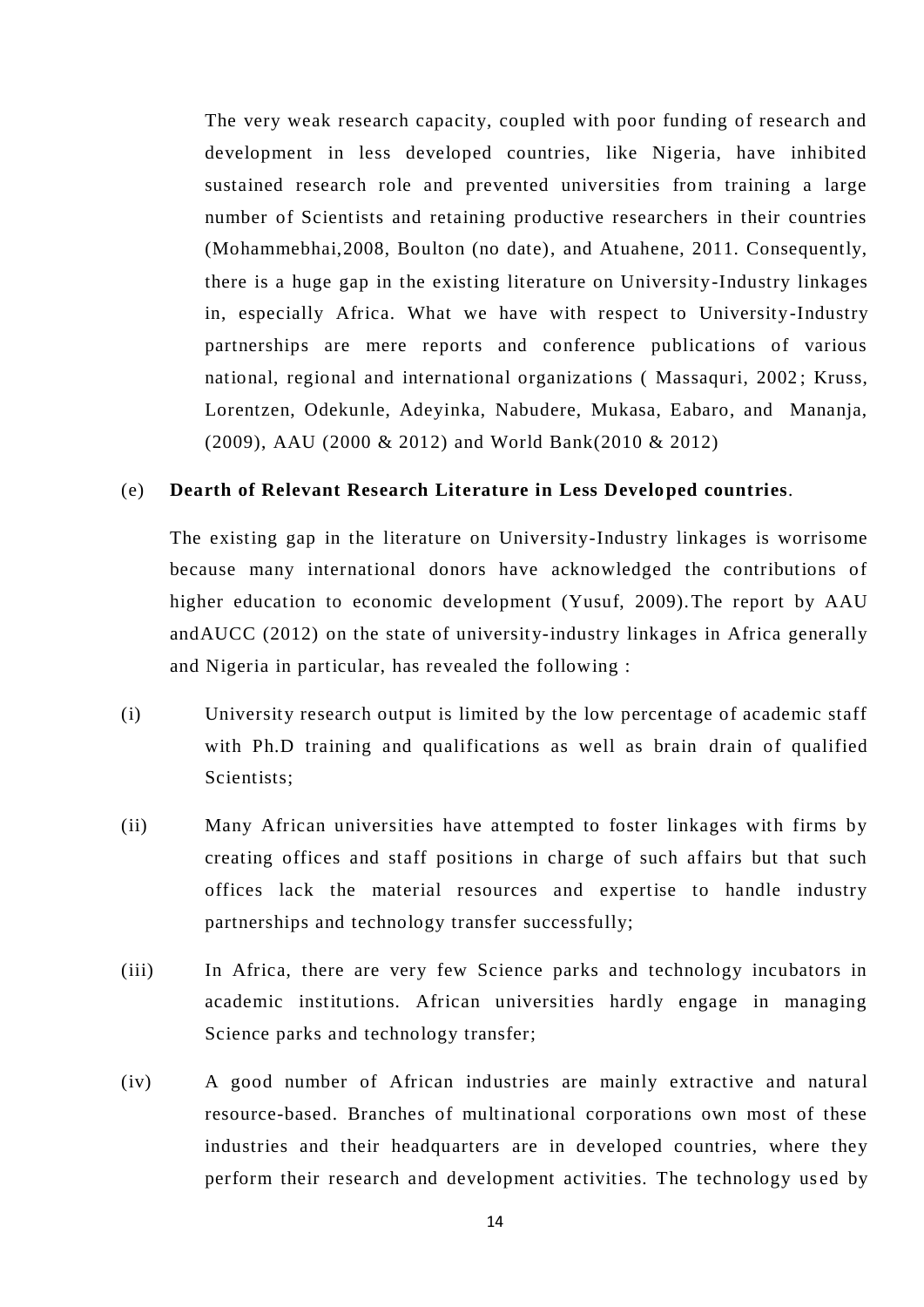multinational companies in Nigeria is , thus, imported, which is why they do not collaborate with Nigerian Universities in matters of research and development. It also contributes to our over-reliance on imported technology and prevention of the development of local inventions and innovations.

(v) Poor funding, resulting in poor quality of researches conducted, irrelevant findings to the needs of industry as well as prevalent weak coordination and collaboration between research institutions, civil society and industry are all among factors that limit or hinder partnerships that would have brought about economic buoyancy and lots of jobs for the teaming, qualified youths in Nigeria.

## **New Strategies for University – Industry Linkages in Nigeria**

For Nigerian Universities to contribute more actively to innovation, industrial and economic development in Nigeria, there is need for both universities and industry to collaborate and make their ample contributions in that regard. Universities should endeavour to champion or stimulate debates on local economic, social and technological challenges. At such events, academics and industrial representatives and other stakeholders should be hosted. Such debates and events, hosted by universities can facilitate engagements and interactions between academics and industrialists. Industry, on the other hand, should work with higher education institutions to improve research and training capacity, such as providing internship positions for students, establishing educational standards, making their staff available for guest lectures and bringing their own expertise to universities. They can establish educational standards to inform the curriculum and educational experience of students in relevant fields. Industry can also be a supportive partner in the creation, support and staffing of research laboratories through gifts, donations and research funding.

Bogoro (a) (2015) has argued that ensuring new and more effective strategies for research and industry partnership has two levels – the policy and institution-based levels:

## **(a) Policy Level**

- (i) There is need for a new partnership compact between industry and researchers, with government ensuring more sustainable funding support from the industry as a national policy;
- (ii) There is need for a new legislation to guarantee better funding for Science, technology and innovation;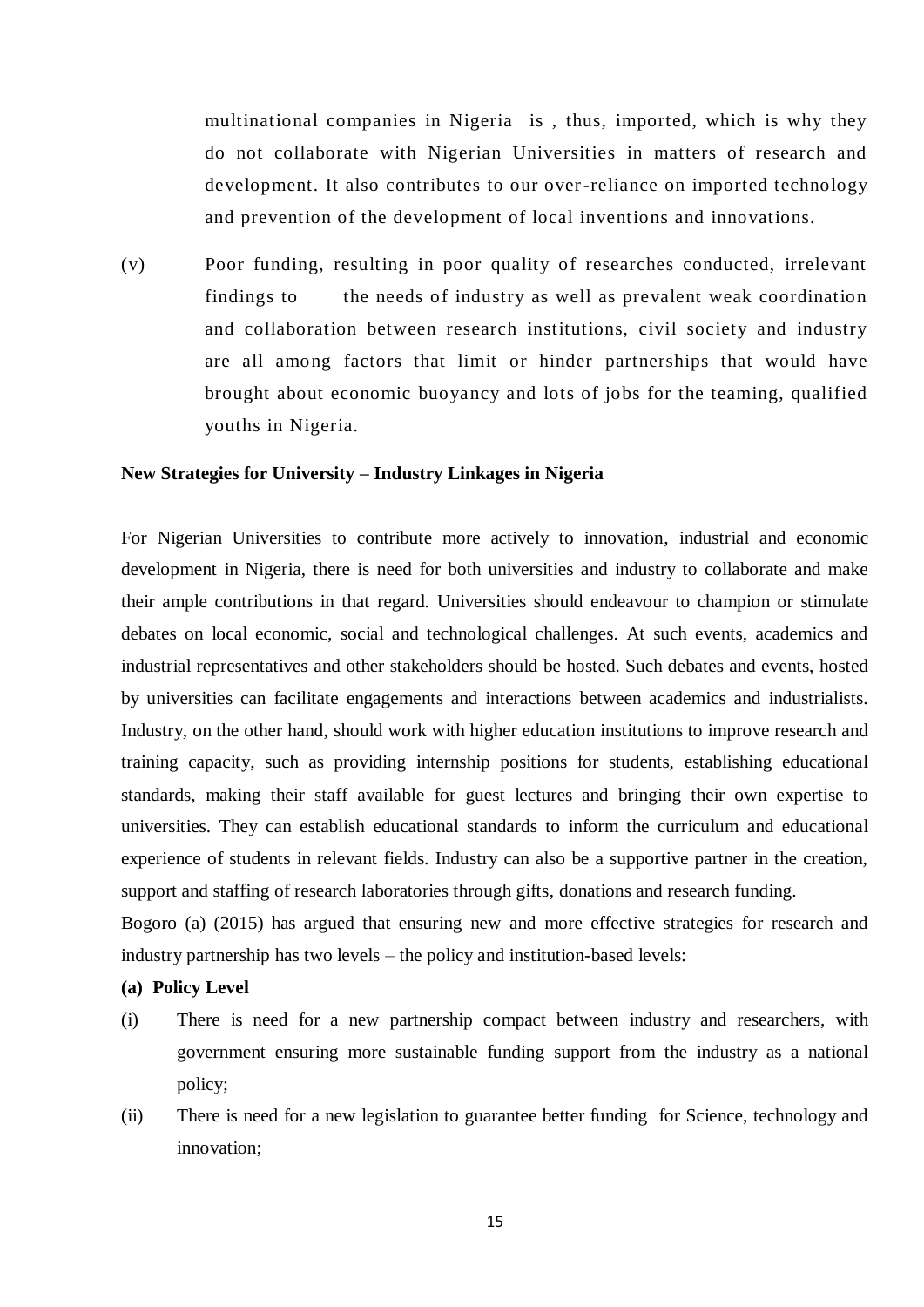- (iii) The legislation backed establishment of a national Research and Development  $(R&D)$ foundation (NRDF), with multiplier effects and benefits to research, the industry and sustainable development of the economy;
- (iv) There is need for improved budgetary sources of funding for research and education; and
- (v) Need for more incentives, revised value and reward system and attitudinal change by officials and staff of universities and also of industry.

## **(b) Institution – based level**

- (i) It is very important that universities and other institutions of higher education must have heads (Vice Chancellors, Provosts and Rectors ) that are innovative and have capacity to, not only effectively and frugally manage resources, but also attract grants and funds to their institutions;
- (ii) Square pegs must be planted into square holes. This implies that only suitably qualified persons should be appointed and/or elected into very sensitive academic positions, such as Directors of Research and Development Institutions, Deans of Post-graduate Schools and Directors of Pivotal Research and Academic Centres/Units;
- (iii) Senior academics going on sabbatical leave to an industry must justify the relevance of their sabbatical leave and must write technical reports that show evidence that their sabbatical leave to the industry or any public agency or research and development desk or otherwise, added value to the tertiary institutions' research and innovation priorities. Sabbatical leave cannot and should no longer continue to be for mere added personal financial benefits only.

## **Conclusion**

The fact that university-industry partnership has contributed a great deal to national development in advanced countries is never in doubt. It is equally true that developing countries are yet to benefit from university-industry linkages due to a number of reasons, including the fact that universityindustry partnerships are hardly ever encouraged in developing countries as a result of the dependent nature of the economies of such countries, poor funding of research and development programmes, the culture of aloofness taken on by universities in developing countries and the cultural differences between universities and industry. The government of Nigeria, having realised the relevance of university-industry partnerships to the socio-economic of the country through job creation and betterment or improvement in the lives of the people, has taken steps by way of partnering with international organizations, development of policies in Science and Technology and the establishment of research and development department. Yet the country remains disadvantaged as regards achievement of development through university-industry partnerships.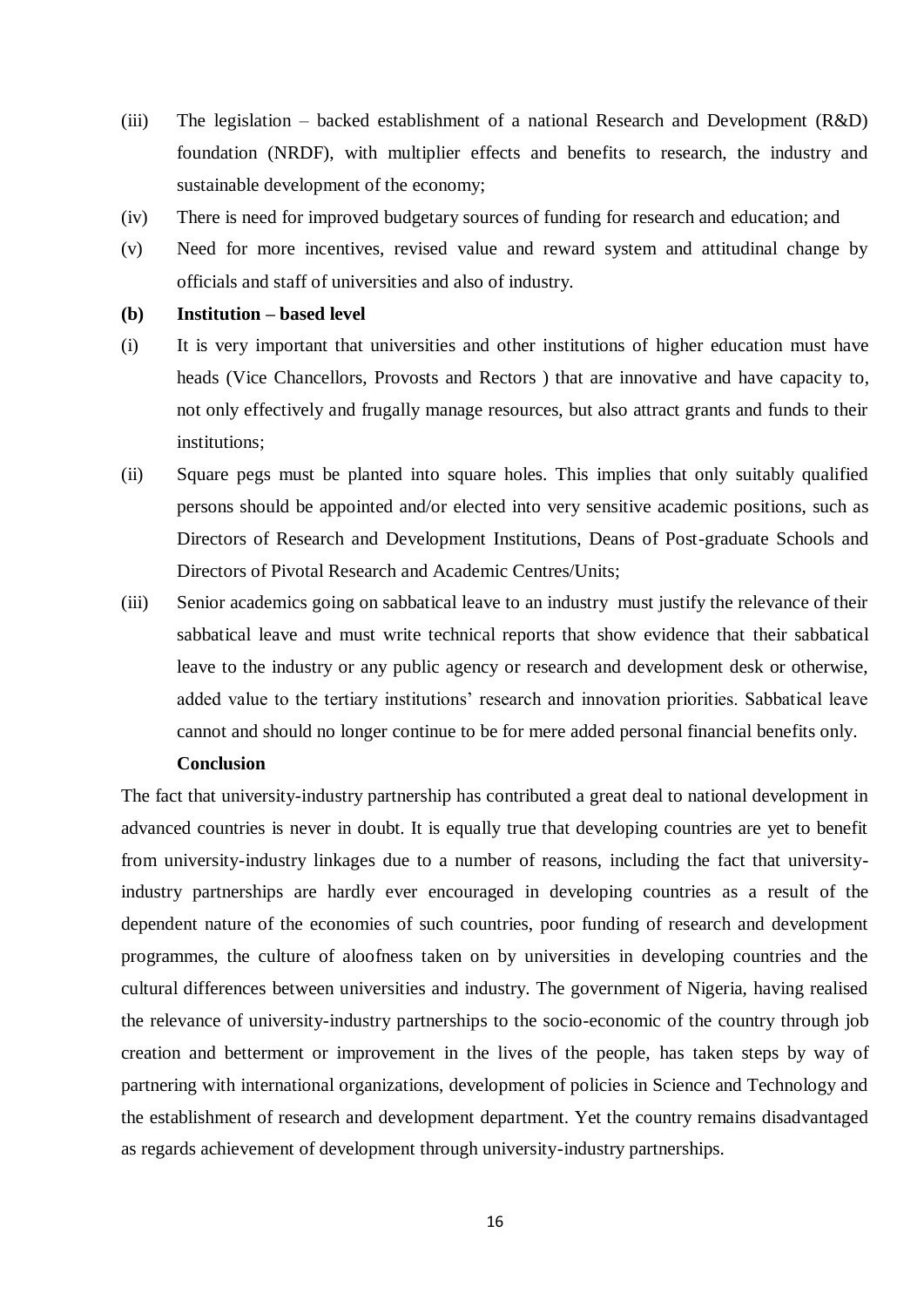For Nigeria to make progress in the area of sustainable development,government has a vital role to play, not just through policy formulation and effective funding mechanisms but universities, themselves, should continue to build capacities by improving their human resources training and developing communication strategy with the outside world. Industry should be more willing to cooperate with universities in funding economically relevant research activities and programmes. Specific action to strengthen Science, Engineering and Technology to enable Nigeria to find her own solutions to her problems and to bring about step-changes in the areas of health, water supply, energy and sanitation is not only desirable but necessary. Such action will also facilitate improvements in dealing with the new challenges of urbanization and climate change and assist Nigeria to critically accelerate economic growth, job opportunities and to enter the global economy. Routine university research, which is generally directed at improving and up-grading academic staff, should be focused more on economically relevant activities both to improve graduate employment and raise their appeal to the productive economic sector.If these steps are taken, Nigeria will be the better for it.

#### **References**

- Association of African Universities (AAU) (2012).*Report on technology generation and uptake in African Universities,* Accra, Ghana, AAU Publications.
- Association of African Universities& African University College of Communications (AAU & AUCC) (2012). *Strengthening university-industry linkages in Africa : A study on institutional capacities and gaps,* Addis-Ababa, AAU Publications
- Abari, A. O., Oyetola, I. O. & Okunaga, A. A. (2014). Institutional leadership effectiveness and higher education for innovation and development, *Journal of Educational Review (JER)*, 7(1), January-March, 2014.
- Adebayo, J. A. (2013). Private Universities : The journey so far, *Nigerian Educational Reports,* 1 (2), April-May, 2013.
- African Union (2008)).*Study on the informal sector in Africa,* Sixth Ordinary session of the Labour and Social Affairs Commission of the African Union, Addis Ababa, AU Publications.
- Altbach, P. (Ed.) (2002).*The decline of the guru : The academic profession in developing and middle income countries,* New York, Palgrave/ Macmillan.
- Aluko, O. (2017). Some Nigerian Varsities' Courses are obsolete, says Sam Amaga, *The Punch Newspaper,* 41(217990, Friday, August, 11, 2017.
- Atuahene, F. (2011). " Re-thinking the missing mission of higher education : An Anatomy of the research challenges of African Universities, *Journal of Asian and African Studies,*46(4), pp 321-341.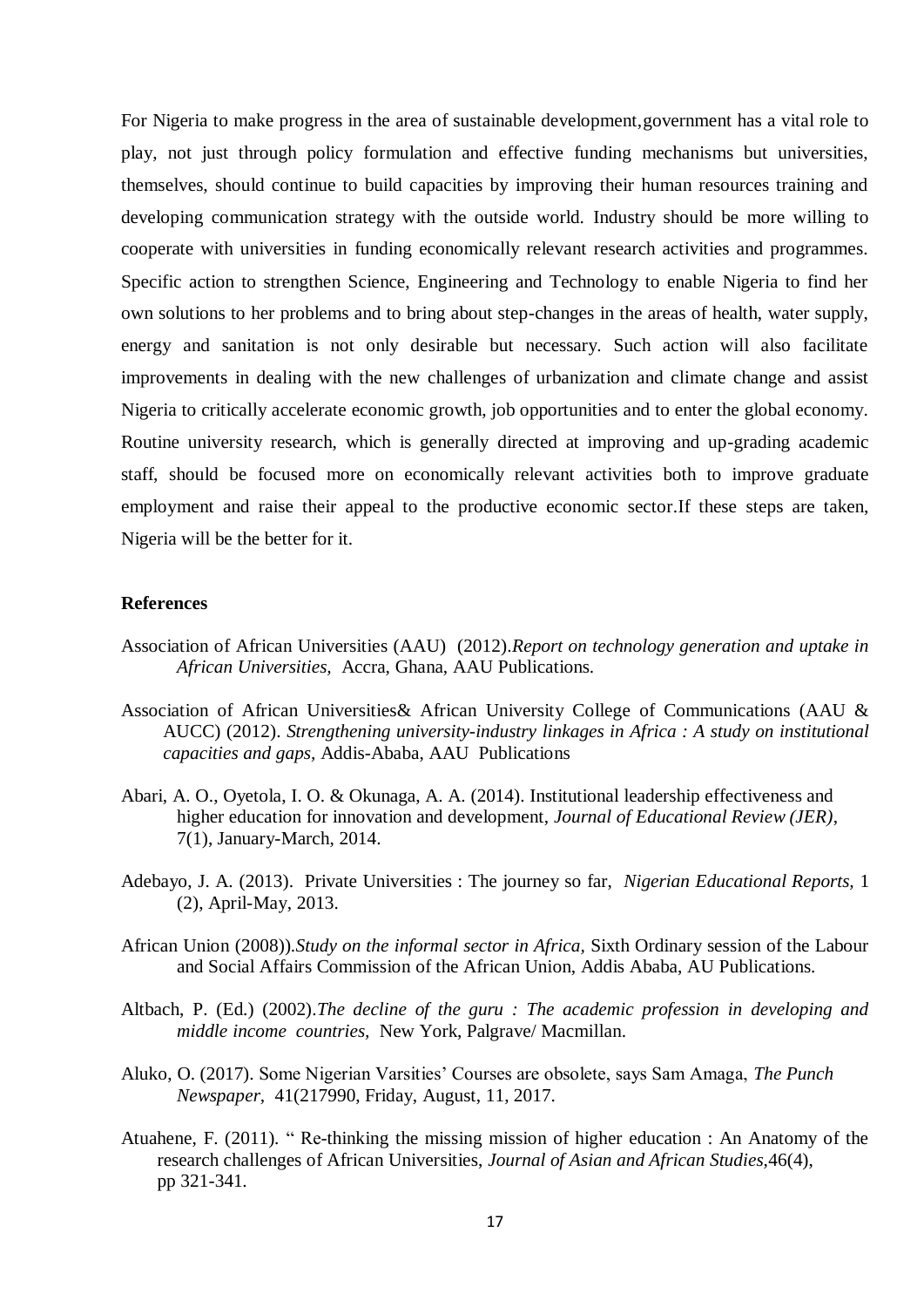- Bamiro, A. O.(a) (2015).*University-Industry partnership in the innovation process : Cases for Nigeria and Ghana,* Published in the proceedings of the Regional Conference on Innovation Systems and Innovation clusters in Africa, Dar-esalam/Baganuwo, Tanzania, February 18 – 20, 2015, pp.341-366.
- Bamiro, A, O. (b) (2015).*The Nigerian University system and the challenge of building a World-Class Science and Technology institution,* Convocation lecture delivered at the Modibo Adama University of Technology, Yola, August, 14, 2015.
- Bercovitz, J., Feldman, M., Feller, I & Burton R. (2001).Organizational structure as determinant of academic patent and licensing behaviour : An exploratory study of Duke Hopkins and Pennsylvania State Universities, *Journal of Technology Transfer*, 26, June, 2001, pp, 21-35.
- Bogoro, S. B.(a) (2015).*Institutionalization of research and development (R&D) as launch pad for Nigeria's technological revolution*, Being an invited paper presented as the guest lecturer at the 62nd University of Ibadan Inter-disciplinary Research Discourse HELD at the main hall, Conference Centre, University of Ibadan, Nigeria, Tuesday, December, 9, 2014.
- Bogoro, S. B.(b) (2015). *The imperatives of a national research and development fund (NRDF) to fasttrack knowledge-driven development in Nigeria.* Being a lecture delivered at the Federal University of Agriculture, Makurdi, August, 3rd, 2015.
- Boulton, G. (No date). What are Universities for ?*[www.newstateman.com](http://www.newstateman.com/) : [www.unversityworld](http://www.unversityworld/) news.com.* Retrieved on August, 10. 2017.
- Chesbrough, H. (2003).*Open innovation : The new imperative for creating and profiting from technology,* Boston, Harvard Business School Press.
- Creso, M. & Sa, C. (2014).*Perspective of Industry's engagement with African Universities for the African Association of Universities,* Addis – Ababa, AAU Publication.
- Daku, J. N. &Oyekan, A. O. (2014). Education and employment generation : Entrepreneurial education and youth development, *European Journal of Humanities and Social Sciences,* 30 (2), ISSN 2220 - 9425
- Dill D. &Vught, F. (2010).*National innovation and the academic research enterprise,* Baltimore, MD : John Hopkins University.
- Edmondson, G. (Ed.) (2012). *Industry – University work : Lessons from successful collaborations,*  Science/Business Innovation Board, AISL.
- Federal Republic of Nigeria (FRN) (2013). *National Policy of Education*, 6<sup>th</sup> Edition, Yaba, NERDC, Press.
- Gieger, R. & Sa, C. (2009). *Tapping the riches of Science : Universities and the promise of economic growth,* Cambridge, Harvard University Press
- Haruna, A. F. (2017). Education must be relevant to the needs of society, *Nigerian Tribune,*  Thursday, Thursday, August 17, 2017, page 21.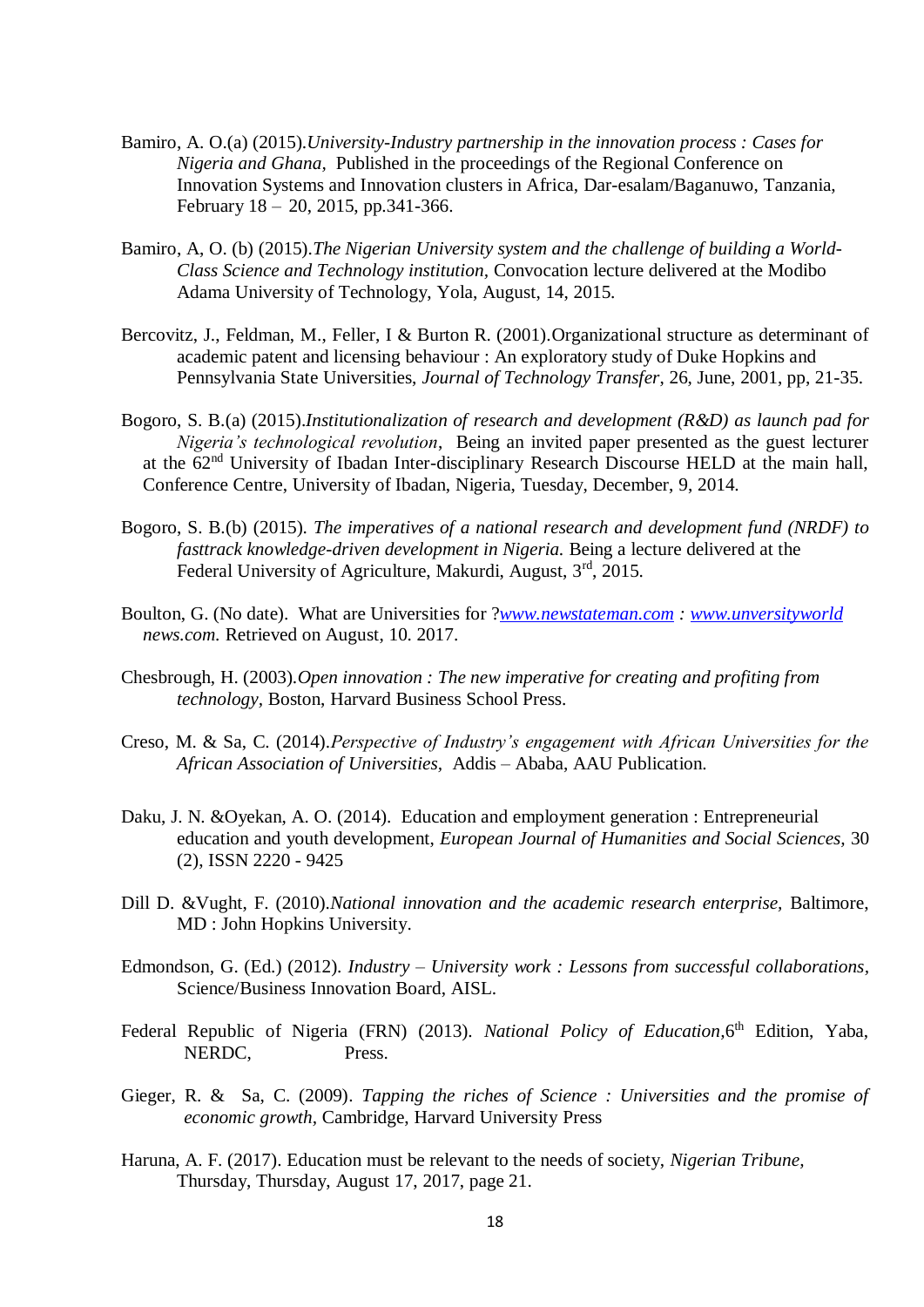- Idoko, C. (2017). FG inaugurates 21 man committee on national research fund, Nigerian Tribune, August, 17, 2017, page 2.
- Jones, N., Bailey, M. &Lyytikainen, M. (2007). Research capacity strengthening in Africa : Trends, gaps and opportunities, DFID & IFORD, Retrieved on 20/9/2017 from *http//www.odi. org.uk/sites/odi.org.uk/files/odi.assets/publications-opinion files /2774 pdf.*
- Kruss, G., Lorentzen, J.,Petersen, I., Odekunle, K. Adeyinka, F., Nabudere, D., Mukasa, L., Eabaro, E. & Mananja, D. (2009).*Knowledge for development : University – Firm interactions in Sub-Saharan Africa,* Cape Town, Unpublished Report, HSRC.
- Laws of the Federal Republic of Nigeria (LFN), (2004).*The Federal Universities of Agriculture,* Act, CAP, 22. Abuja, Federal Govt. Press.
- Laws of the Federation of Nigeria (LFN) (2004). *The Federal Universities of Technology,* Act, CAP 23. Abuja, Federal Govt. Press.
- Laws of the Federal of Nigeria(2011). *TETFund Act, 2011,*Abuja, Federal Govt. Press.
- Macharia, J. W. (2017).*African higher institutions of learning as seats of research and innovation for development : Reality demystified.* Paper presented at the International Conference on Research and Development, organised by the National Institute for Educational Planning and Administration (NIEPA, NIGERIA), Ondo, on 24-28 July, 2017.
- Machando, A. (2000).*Developing technological capabilities for Global competitiveness : Some Perspectives.* Paper presented by UNDO Representative at the 3<sup>rd</sup> Nigerian Army School of Military Engineering (NASME) International Conference and Exhibition on Globalization and the challenge of SMEs Development I Africa, Abuja, Nigeria, 10 – 16 November, 2000.
- Maicibi, A. N. &Daku, J.N. (2017).Promoting security and sustainable national development in Nigeria ; Challenges and prospects, *Nasarawa Journal of Education,* 1 (1), ISSN 1118 – 8689, February, 2017.
- Massaquoi, J. G. M. (2002). *University-Industry partnership for cooperative technology development in Africa : Opportunities, challenges, strategies and policy issues,*Report on the meeting of University-Industry partnerships in Africa, Harare, Zimbabwe, May, 21-24, 2001.
- Mohammedbhai, G. (2009).*The effects of massification on higher education,* Accra, Ghana, Association of African Universities (AAU).

Nigerian Educational Reports Editorial (2014). 1(2), April-May, 2014.

Nwadiani, M. (2017). *Overview of the roles of research and innovation for national development , (RIND),*A keynote address presented at the first Research and Innovation conference organized by the National Institute for Educational Planning and Administration (NIEPA), Ondo, on 24-28 July, 2017.